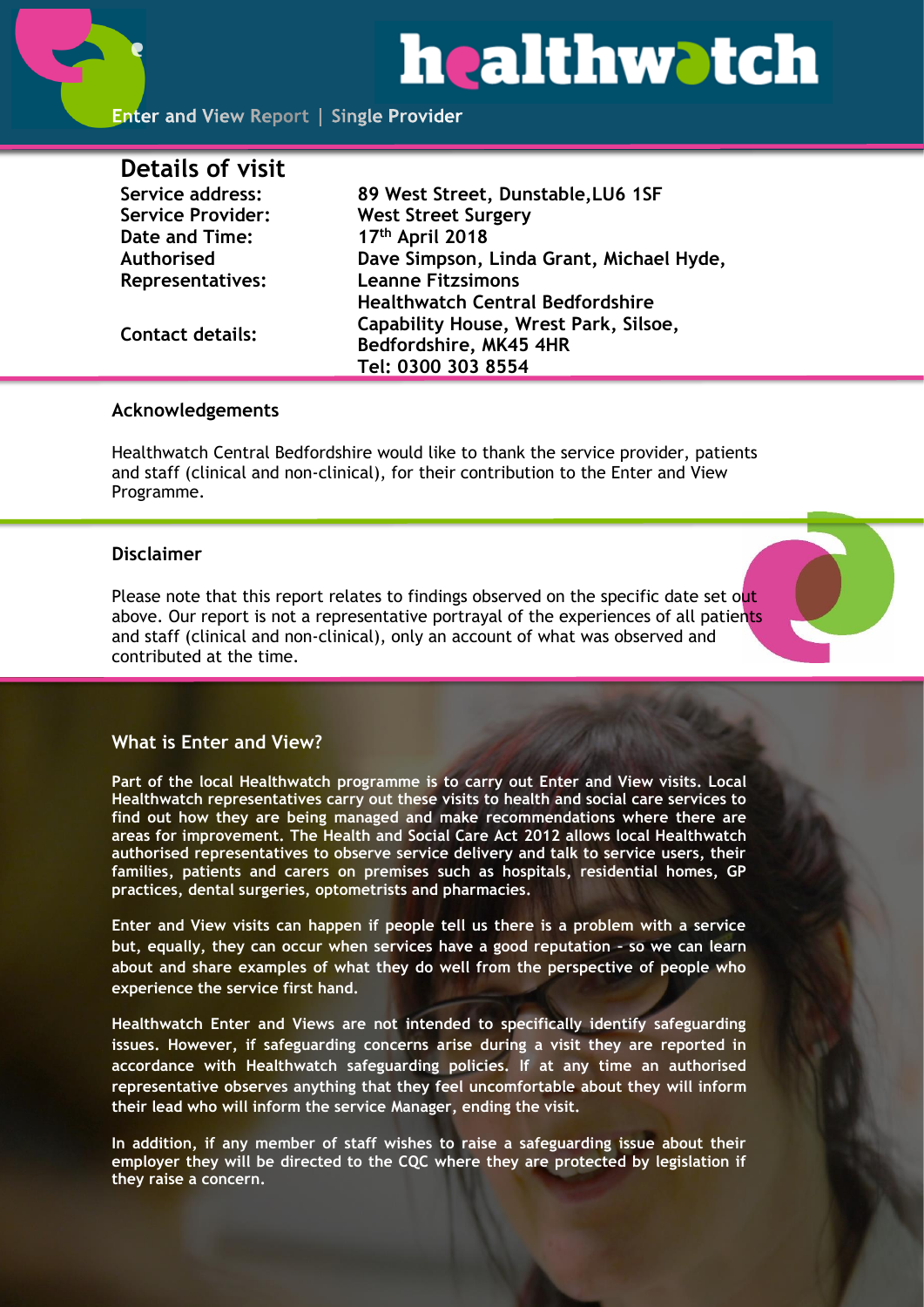# **Purpose of the visit**



- $\triangleright$  To engage with patients of GP Practices and understand how dignity is being respected;
- ➢ Identify examples of good working practice;
- ➢ Observe patients engaging with staff (clinical and non-clinical), and their surroundings.

# **Strategic drivers**

- Care Quality Commission dignity and wellbeing strategy.
- GP Surgeries are a Local Healthwatch priority.

# **Methodology**

This was an announced Enter and View Visit carried out at West Street Surgery in Dunstable, Bedfordshire.

A letter and posters announcing Healthwatch Central Bedfordshire's (HWCB) visit were previously sent to the practice. A questionnaire was also sent to the Practice Manager to complete prior to the visit.

Healthwatch Central Bedfordshire delivered copies of a questionnaire for patients to fill in, together with a 'response box', to post their completed questionnaires prior to HWCB's visit. The purpose was to minimise disruption and inconvenience to patients during the visit. As an example of good practice HWCB has included this procedure in all future visits.

On the day of the visit, HWCB representatives spoke to several members of the administration and clinical staff in addition to speaking to patients in the waiting area. Representatives also undertook a tour of the premises to observe accessibility, including disabled access, the availability of patient information and condition of the building.

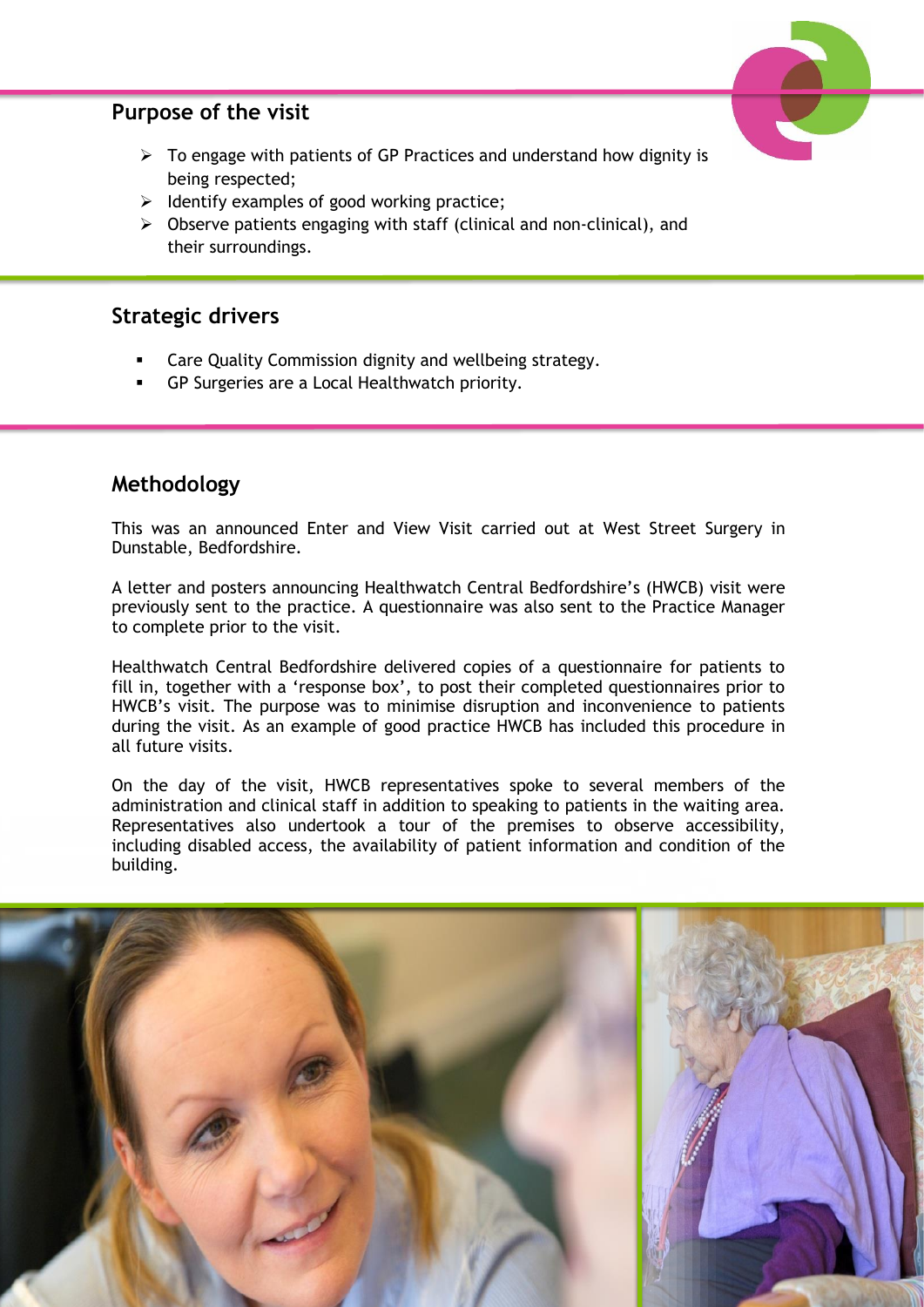# **Summary of findings**



The Practice is housed in a two-storey building, owned and maintained by the Partners, off the main road out of Dunstable towards the west and The Downs. Waiting area and consulting rooms for patients are located on the ground floor; the upper floor is for office staff only.

On entering the building, HWCB representatives noted that HWCB posters announcing our visit were on display. However, it was disappointing to hear from the receptionists that they were unaware of the visit and its purpose. Staff appeared to be surprised by our request to speak to the Practice manager, stating that she would be unavailable all morning.

Following a telephone call by the receptionists to the Practice Manager, representatives were informed that the manager would delay a planned conference call to meet the team and enable representatives to start the visit.

# **Results of visit**



- 6 GPs 4 males and 2 females
- 3 GPs are Partners, 2 are Locums
- 5 Practice Nurses
- 2 Nurse Prescribers

#### **Specialist Services provided:**

- Asthma
- Carer's Support
- Cervical Smears
- Child Health
- Chlamydia Screening
- Contraception
- COPD
- Diabetes
- Flu Jabs
- Health Checks
- **Heart Monitoring**
- **Surgery hours:**
- Minor Illness Nurses
- 1 Healthcare Assistant (HCA)
- 13 Receptionists
- 11 Other Staff Members
	- INR (Warfarin Monitoring)
	- Keeping Healthy
	- **Minor Surgery**
	- Nursing Services
	- Postnatal Care
	- Phlebotomy
	- Sexual Health
	- Stop Smoking
	- Test Results
	- Travel Clinic
	- Vasectomy Clinic

| Monday    | 8:00 am to 6:30 pm |
|-----------|--------------------|
| Tuesday   | 8:00 am to 6:30 pm |
| Wednesday | 8:00 am to 6:30 pm |
| Thursday  | 8:00 am to 6:30 pm |
| Friday    | 8:00 am to 6:30 pm |
| Saturday  | Closed             |
| Sunday    | Closed             |
|           |                    |

\*\*6:30 pm to 7:30 pm

 $*6:30$  pm to 7:30 pm

\*\*Extended hours (for pre-booked appointment)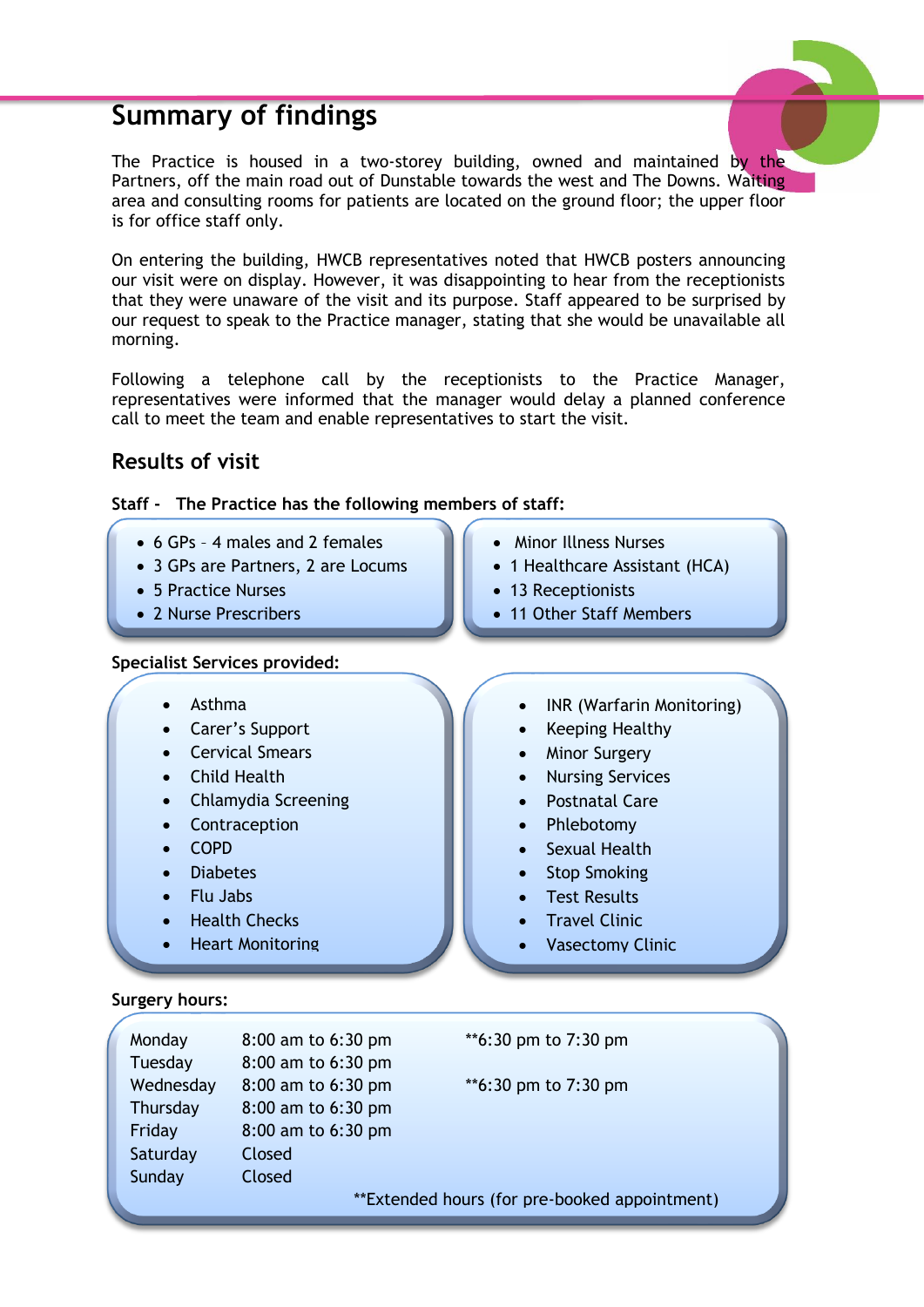#### **Environment**



The entrance into the practice is into a fairly crowded 'lobby area' which includes the reception desk, entry into the disabled toilet, and a blood pressure monitoring cubicle. The comments and repeat prescription boxes are also housed in this area with a passageway leading to consulting rooms on one side and the main waiting area on the other side. The SystmOne booking in screen is affixed to the wall of this passageway opposite reception.

The general ambience is warm, light and airy, with information boards and TV screens in the waiting area.

#### **Other observations included:**

The baby changing/disabled toilet is very small and cluttered with some broken tiles, and at the time of the visit there was a wheelchair stored in the room further reducing space.

A notice was stuck to the reception desk advising patients that the Practice can no longer issue urine sample pots which patients must now purchase from pharmacies at a cost of 38p. This is due to a change of policy at the L&D Hospital.

#### **Car Parking**

The surgery has limited car parking, with 16 spaces and one dedicated disabled parking space. Representatives noted that the majority of spaces seemed to be occupied by staff members' cars, and the markings for the disabled space in particular were extremely faded and almost invisible.

#### **Patient Information**

The waiting area includes noticeboards and TV screens with patient information plus visible leaflets. The practice website is comprehensive and fairly easy to navigate, and the Practice handbook also contains good information for patients.

#### **Registration at the Practice**

Patients may register in person at the Practice by collecting a registration pack or may download the forms from the website before returning them to the Practice along with two forms of ID one of which must be photographic.

Non-registered patients may receive emergency treatment for up to 14 days, after which they must register as a temporary resident for three months.

#### **Patient Participation Group (PPG)**

The Practice has a PPG with ten regular members attending meetings. The PPG is advertised in the Practice on noticeboards, in the Practice Handbook, and on the website.

#### **Patient Consultation**

Feedback from patients is gathered through the NHS Friends & Family Test, via emails from patients and the Comments and Complaints box in the reception area. The Practice manager informed representatives that, in the future, the PPG will be utilised to help with surveys.

#### **Appointments System**

On the day appointments may be booked by telephone from 08:00 for a morning appointment or from 11:00 for an afternoon appointment. Appointments may also be booked online via SystmOne or in person at the surgery.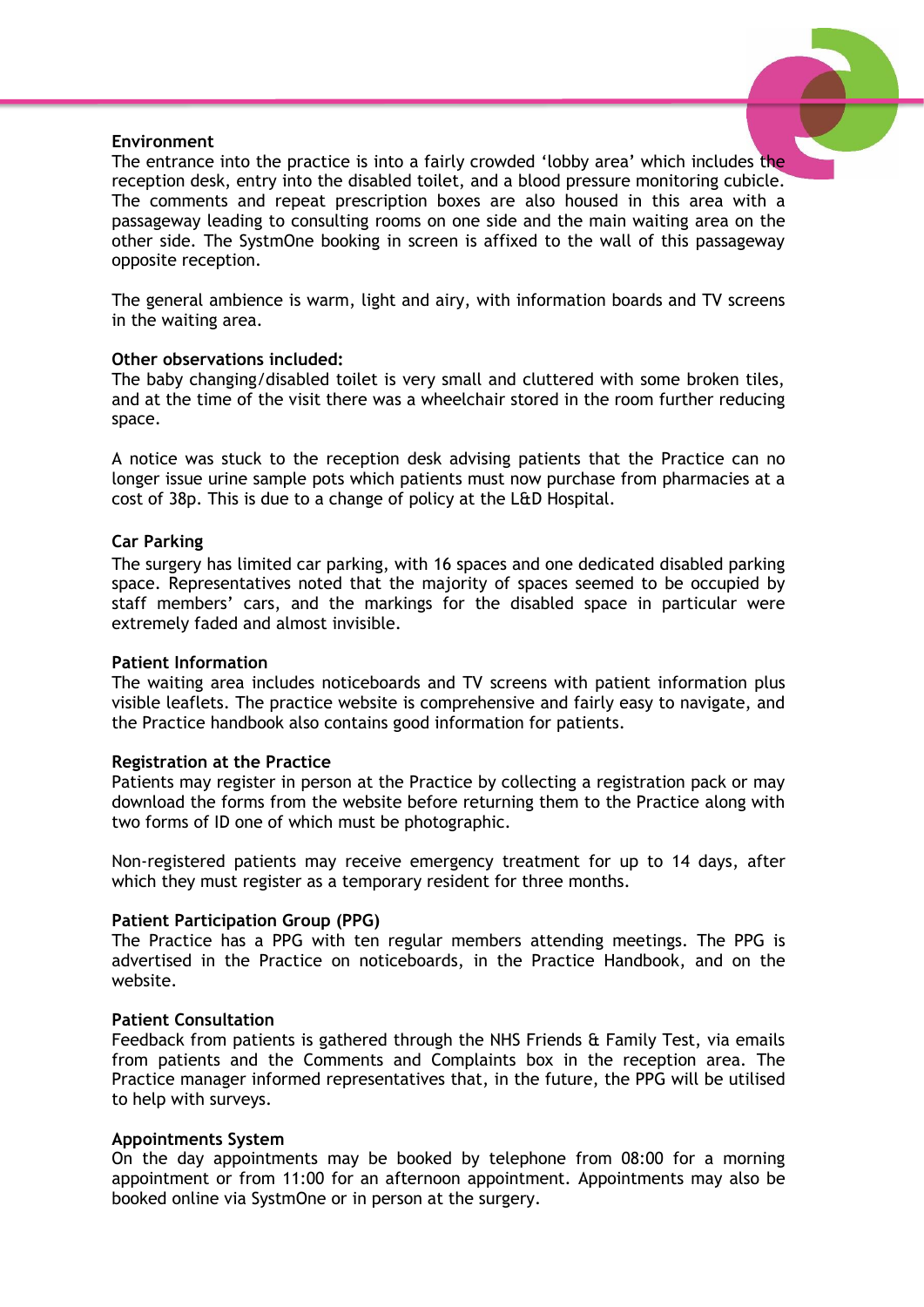Some early morning (from 7:00 am) or late evening (until 7:30 pm) appointments may be booked up to six weeks in advance.

#### **Out of Hours Care**

Out of hours care is provided by the NHS 111 telephone line. This is advertised to the patients on the website, in the Practice Handbook, on noticeboards and on the Practice's answerphone.

#### **Medication & Prescriptions**

Patient's medication reviews are undertaken annually or more frequently if appropriate and are done by a clinician with the patient. Some may be done by telephone depending on the type of medication being reviewed.

Patients may order repeat prescriptions in person, or online using SystmOne, and prescriptions will be available within 48 hours.

#### **Patient Questionnaire Results**

Of the questionnaires delivered prior to the visit by HWCB representatives, a total of **39** were completed by patients. The results of the questionnaires completed at the Practice are shown at **Appendix A.**

In summary, of the patients at the Practice who completed the questionnaire:

- a) Many found it easy to register at the Practice, although quite a high percentage did not remember receiving a copy of the practice leaflet / handbook.
- b) A very high percentage of those who answered the question about patient surveys indicated they had completed a survey within the last year.
- c) A fairly high percentage said they did not have to wait too long on arrival at the surgery and they clearly found the staff very easy to interact with.
- d) The majority of patients felt that they could discuss their needs and concerns with their GP and a slightly lower percentage felt that the GP listens and considers their opinions as well as feeling involved in decisions about their care and treatment.
- e) Interestingly, under half of the patients who completed the questionnaire said they *were* able to choose to see a male or female GP, but worryingly, 46% of patients said that there were practitioners they would rather not see. Reasons for this are highlighted at question 20 in the Appendix.
- f) A fairly high percentage stated the reception staff / Practice Manager is accessible and sensitive to their needs.
- g) Results of the overall quality, care and treatment at the surgery is scored in question 23 of the Appendix.
- h) Unfortunately, well over half of patients, who completed the questionnaire, did not know how to make a complaint at the surgery or that the surgery has a PPG.
- i) Patient suggestions for any changes they feel the Practice could make to improve the service for patients is given in question 25 of the Appendix, including additional comments in question 28.

In addition, representatives spoke to several patients during the visit, further comments received as follows:

*'I struggled to register as I have no ID. I have Mental Health issues but was not taken anywhere for privacy when trying to register. I had to wait two weeks for an appointment.'*

*'I haven't been asked to participate in a survey but would gladly help to improve things for patients in the future.'*

*'The Practice Manager is always looking for ways to improve things.' 'The staff are nice, they always try to accommodate my needs if they can,'*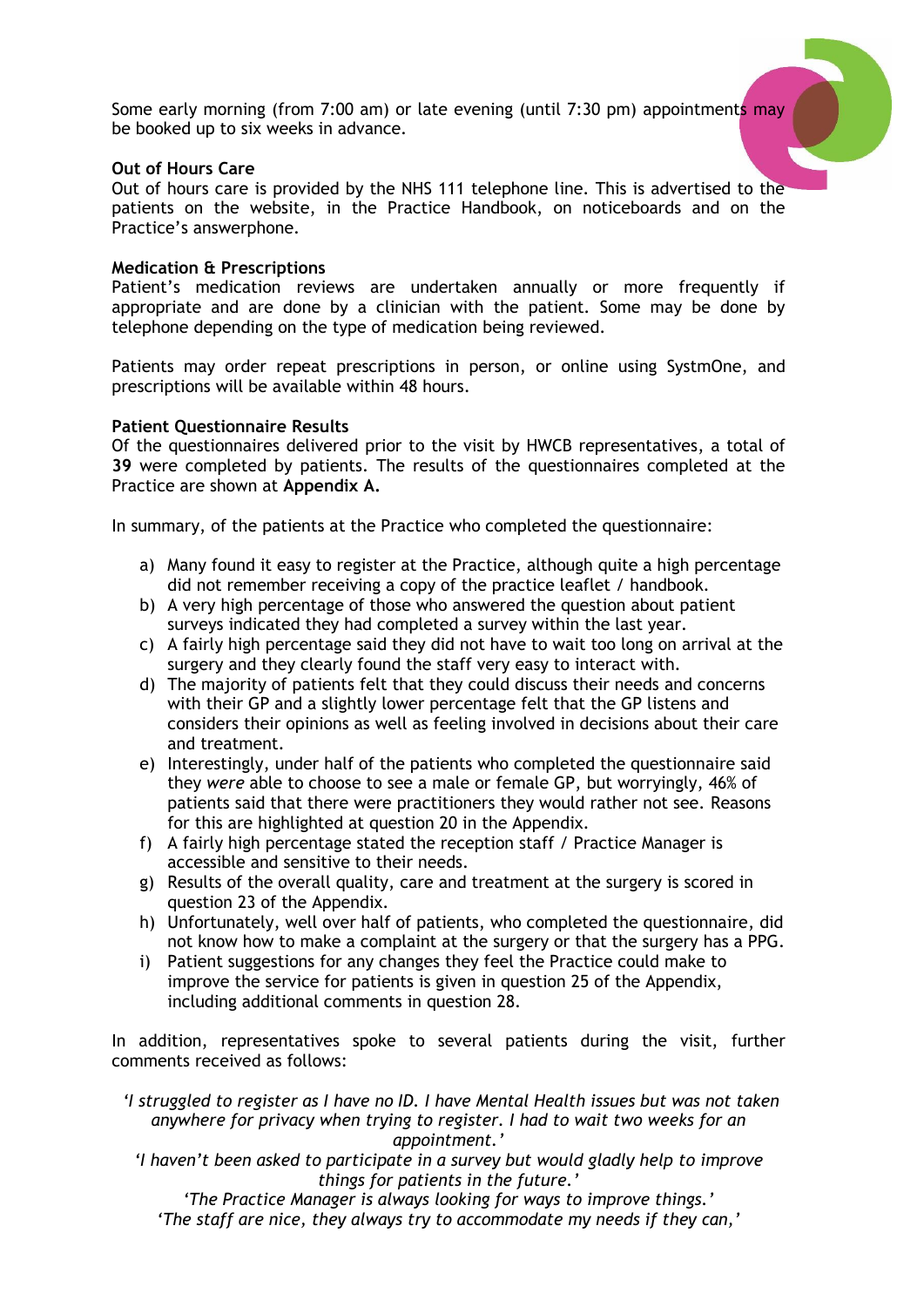#### *'I would like to see more things in the waiting room for my children to keep them occupied whilst waiting.'*

#### **Interaction between Patients and Staff**

Representatives observed patients entering the premises, approaching the receptionist and being attended to in a friendly, speedy and expeditious manner. Patients did not appear to be occupying the waiting room for unduly long periods before being called for their appointments.

An HWCB representative observed one new patient from Eastern Europe, who spoke very little English, approach the receptionist to ask to register at the practice. The receptionist dealt with him in a professional and compassionate way, gave him the necessary forms, and to explain as best as she could what he had to do next.

#### **Clinical and non-clinical staff**

During the visit, HWCB's representatives were able to speak to several members of the clinical staff (nurses) and the administrative staff, receptionists and secretaries.

The majority of nurses gave the opinion that they felt understaffed, and several were critical of the lack of support from the Practice Manager. They were very clearly frustrated with the appointments system and stated that more appointments were necessary. They all felt that the current computer software, which only releases appointments at certain times, was less than satisfactory.

This opinion was shared by some of the reception staff who advised representatives of the increased frustration caused by this particular system, particularly for patients. When trying to book in person, staff were forced to stand and wait until the software reached the allotted time to release appointments. This occurrence was witnessed by the HWCB Lead representative, and one receptionist stated *'The rules are too rigid, the computer only releasing appointments at set times means I am prevented from helping patients at times – it's so frustrating!'*

The consensus among all of the administration staff spoken to is that the practice is understaffed and that they feel *'unsupported and not listened to by management'.* The majority of administration staff added that they *'used to enjoy coming to work, but now feel under pressure, unsupported and that there is a lack of communication between the Partners, Management and staff'.*

#### **Concerns/Complaints Procedure**

The Practice has a robust 'Concerns and Complaints Policy'; leaflets and forms are available from Reception and are available on the Practice website.

#### **Additional Findings**

While speaking with staff members, HWCB's representatives felt it apparent that there was a negative atmosphere within the practice and we understand that there were several unresolved grievance procedures outstanding. Comments from staff relating to this include the following:

'*The surgery has had a lot of changes and the communication is very bad. I feel the staff work hard but there is no appreciation and the staff are undervalued. The partners need to get a grip of what is happening as the practice manager does not listen to the staff. They need to be more aware, more considerate of their staff'.*

*'We need more secretarial cover. Staff are not being listened to. Management is not dealing with grievances in the appropriate manner'.*

*'I used to love coming to work but now I feel bullied and I have joined the union'.*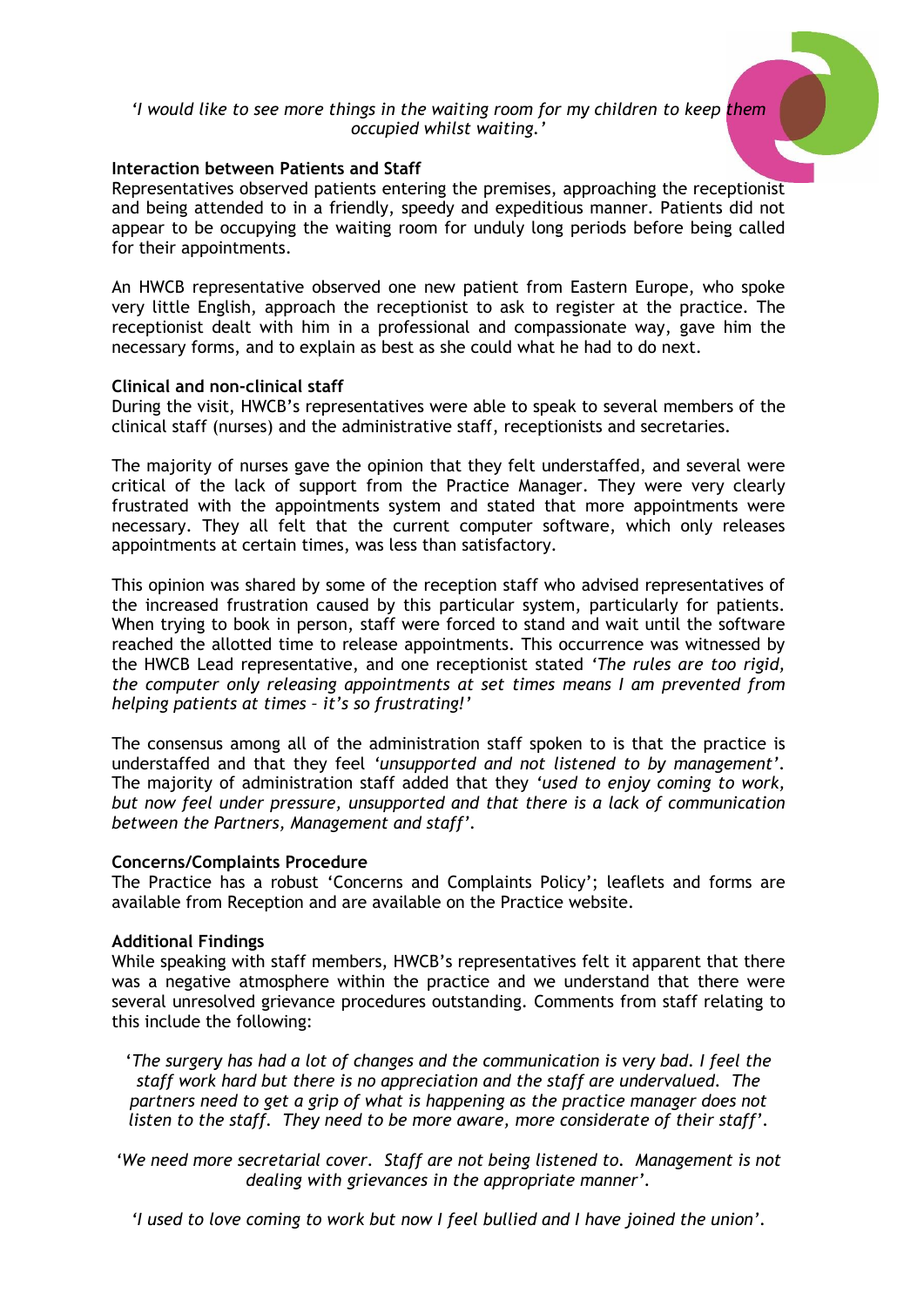In addition, when asked '*Are there any changes you would like to make to your way of working to improve the patient experience'*, comments included the following:

'*More support from the Practice Manager and GP's which we do not get at the moment'*

*'To ensure my work is kept up to date which means someone helping me or more hours allocated to me and cover for two weeks holiday'.*

*'Staff morale and unhappiness needs investigating'.*

*'staff wellbeing'.*

*'I feel I have a wealth of skills to offer but I am not being listened to'.*

*'More communication generally between management and staff' 'We do the best we can with the resources we have'.*

*'The rules are too rigid; computer releasing appointments at set times; unable to help patients'.*

Many staff also felt quite strongly about the lack of training opportunities; in answer to the question '*How often do you attend staff training for your role*', answers varied from '*no'*, '*never*' and *'very rarely'*. Staff stated they were not encouraged to attend training courses but had to make their own enquiries to keep up to date with training needs.

Despite the longevity of some of the administrative staff members, when asked how they feel about working at the Practice, comments included, *'extremely low morale'*, '*frustrated'*, '*I used to enjoy it*', *'pressured'* and *'stressful.* Other staff mentioned that they '*enjoy*' their work; it was *'convenient'* and another said that it was '*absolutely fine'.* Additional comments include:

*'I feel very frustrated that I cannot use common sense to help the patient because of "the rules" and the computer system'.*

*'I feel that we are being let down by the management structure; this is bad for staff morale and the patients'*

*'There is a distinct lack of empathy towards patients' 'There are no leeway's'*

The Nurses were mainly positive about working at the Practice, comments included *'love working within the nursing team and with patients'* and *'enjoy working here, I have a good relationship with other staff members',* another commented that they *'love the team here but do not feel supported'.* Asked if there were any changes they would like to make at the Practice, comments included:

*'Be more proactive with improving the patient experience. At the moment we fight fires and the Manager is not interested in improving things'*

*'Listen to patients; make positive changes; feedback to patients; make better use of PPG'*

*'Unlock appointments daily; stop DNA's, more accessibility would stop patients waiting up til 12.01am to make appointment; upskill reception staff so patients can be diverted to right area'.*

'Less time pressure on us would benefit patient in the long run; change appointment *system to book on the day'.*

Representatives were informed that a mediator was due to meet with staff members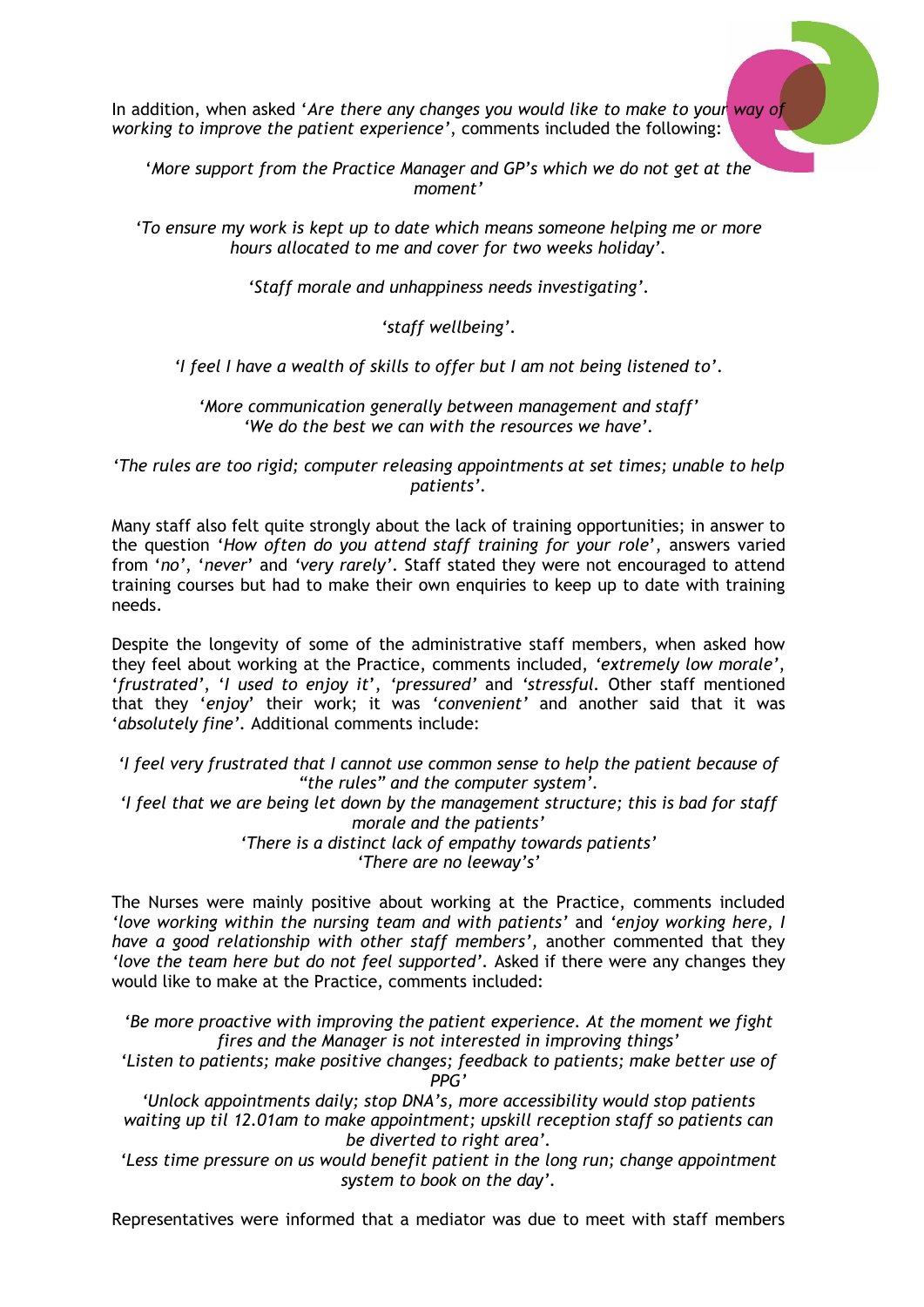during the following week.



Due to the many contentious additional comments received from staff at the Practice, both during and after the visit, these additional comments have been sent directly to the Bedfordshire Clinical Commissioning Group for review.

# **Recommendations**

Healthwatch Central Bedfordshire firstly recommends that the lines denoting parking bays, particularly the disabled parking bay, be repainted as soon as possible.

In light of the fact that the reception area is so crowded and offers little or no chance of any confidentiality, HWCB recommends that consideration be given to re-arranging and/or restructuring the whole reception area to afford a degree of privacy to patients to vastly improve the patient experience.

HWCB noted that the surgery's hours displayed on the website do not correspond with those in the Practice Patient Leaflet, and some of the other information in the leaflet is out of date. HWCB recommends that this leaflet is scheduled for revision as soon as possible.

HWCB has noted that the Practice website asks patients to leave a review on the NHS Choices website. It was disappointing to note however, that Healthwatch Central Bedfordshire is not referred to on the Practice website, and would recommend that a link to HWCB's website be at least included in the related links section of the Practice website. It is also noted that there are some references to the PCT on the website, and HWCB recommends that these be changed to Bedfordshire Clinical Commissioning Group as soon as possible.

We understand that the Partners at the Practice recognise there have been difficulties between management and staff recently which has led to poor working relationships. HWCB would therefore strongly recommend that the Partners continue to support and listen to all staff during this time and act on the recommendations of the independent management consultant, with the full cooperation and engagement of staff, to ensure the patient experience and quality of service is not affected now or in the future.

Finally, Healthwatch Central Bedfordshire recommends that this report is shared with the patients and staff (clinical and non-clinical) of the Practice and to advise that if they should wish to contribute any additional comments about the report, to contact Healthwatch Central Bedfordshire direct.